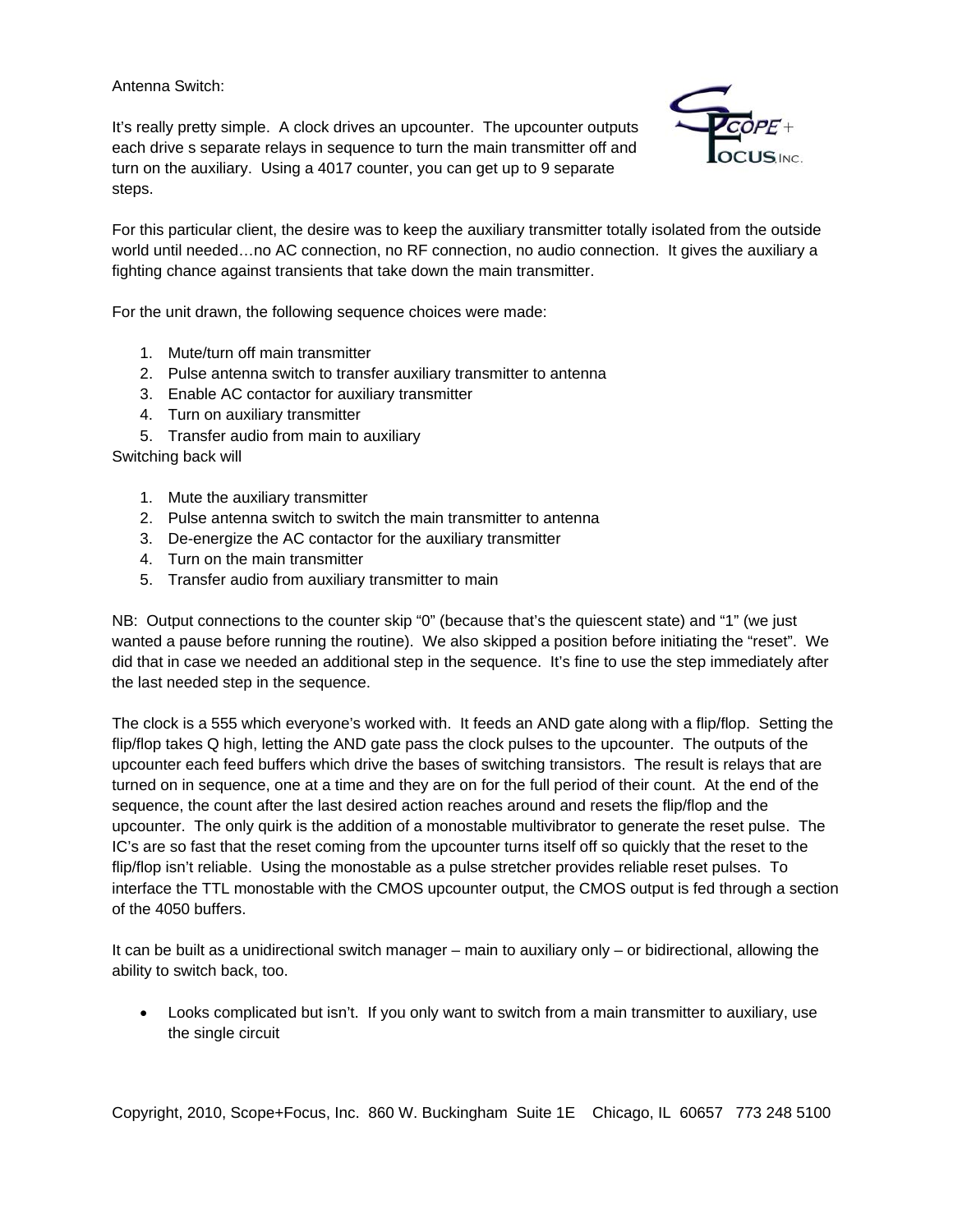- The circuit is REALLY simple until it's idiot-proofed. That includes the 2 additional segments of the 4081 which cross-protect the two circuits so that someone can't energize the "aux-to-main" (4081C) while the unit is cycling from "main-to-aux"
- The switches S1 (transfer from main to aux) and S2 (transfer from aux to main) don't need to be debounced. To prevent accidental triggering, you can use a key switch/switches. For one client, we included a time delay instead (see LM339 schematic below main layout) This requires the operator to hold down a switch for a preset amount of time – we set it for 3 seconds – to initiate transfer. Simply adjust the pot for the voltage at which the comparator changes state.
- Yes, CMOS and TTL mixed…have to make sure V+ is well regulated and protected +5V. We used a standard 7805 with heat sink. Include the standard reverse bypass diode (from output back to input) to protect the regulator should the input voltage fall below the output voltage. The actual DC can come from an 8-12VAC transformer secondary into a full wave bridge filtered with 500 uf or so (rate the cap at 50 volts). Switch out the 74121 with a CMOS version and you'll be able to be more flexible in the power supply
- Unit was built from parts on hand. An RS flip/flop would work. Other counters upcounters (1 of 8 or 1 of 10) will work.
- $\bullet$  V++ is shown for the relays. Just about any type of dc relay can be used provided the current demand doesn't exceed the parameters of the switching transistor. A 2N2222 will be OK with a max of 50 volts and 500 mA. We advise against using the same supply for relays as the circuit unless the +5 is really stiffened and protected against transients. We chose a separate supply including the transformer just so we could eliminate that concern.
- If you need to trigger some really big relays, use a transistor with higher ratings or an intermediate relay, or a solid state relay driven by the transistor. That'll be determined by the switch requirements and the AC contactor requirements (if you're isolating the auxiliary from the AC line)
- For the 2N2222, a base resistor, Rb of 500 ohms will work unless you need a truckload of current for the relay, in which case, you probably want a higher dissipation transistor than this work horse. You can reduce the base resistor safely to about 100 ohms if you need to (based on the transistor only being on for the length of one count) but 500 ohm resistor will turn on most 2N2222's
- Don't forget the reverse-biased diodes across the relay coil or the back EMF will eat the 2N2222
- Bypass at least every other IC V+ to ground with .01 ceramic as close to device as possible. We did every device
- Rp pulldown resistors for the CMOS devices can be 2k to 3k
- If you use CMOS devices, tie ALL unused inputs to ground or V+ depending on the device e.g., if you're using a 4 input and gate instead of the 4081, the 2 unused inputs need to go to V+ so the device will work. Same way, if you only build half the switch, you'll have unused inputs on the 4081. Tie them *all* to V+
- The 555 clock is set simply with an R/C combination. For about 1.1 seconds, use 100K and 10uf @ 25v. A 250k pot and a 25uf capacitor will give you a nice adjustable clock but leave it vulnerable to dirty contacts changing the timing. We chose a little over a second in case the antenna transfer switch was a little slow. It also makes sure the RF has totally died down from the main transmitter.
- The 74121 is used as a pulse stretcher for the output of whatever "count number" you want to use for resetting the circuit. The speed of the devices is such that if the output of the "count number" is used, the reset cycles that count number back off so quickly that the flip/flop doesn't see it. Select the R/C combination so that the pulse is a decent width  $-50K$  and 1 uf works fine
- If you want to add onboard monitoring like an LED, be wary a CMOS output at 5 volts doesn't like it. Monitor the clock if you like but avoid the rest. If you REALLY want to, you can watch the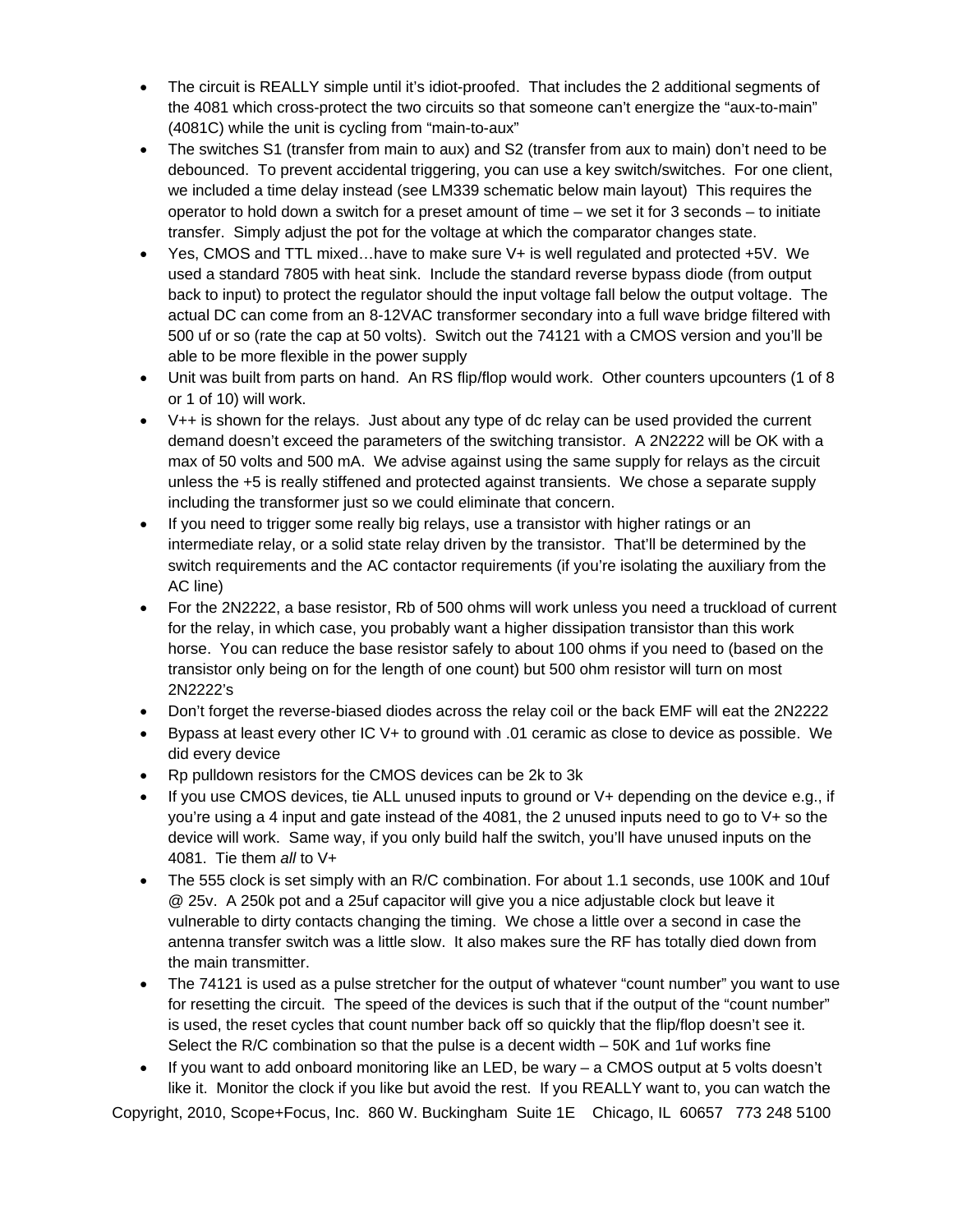"Q" of both flip/flops through buffers to LED's and, of course, the output of the switching transistors to see the parade of relay pulses. If you use the "delay start", you will have two sections of LM339 left over. Each of these can be used to monitor the output of a device – just use the same voltage divider scheme to set one input to a section to midpoint (2.5v) and let the other input swing above and below it. The section will drive an LED through 560 ohms. Note, though that the LED's turning on can cause transients so bypass at the device and the LED. For our two units, we monitored the power supply, clock and the NotQ of the two flip/flops (through the 339). Two additional LED's were fed through the antenna microswitches to confirm position

- When laying the unit out, give thought to the voltages you'll need. For example, if your antenna switch needs 120VAC, do that outside the switch box
- For the AC input, route the AC line through a ferrite core and on the inside, add 3 MOV's, line to ground, neutral to ground and line to neutral
- The sequencing will prevent any action from occurring out of the desired order. However, do not neglect the antenna switch interlocks. They should serve as backup protection against a "hot switch". If you still have concerns, check below for more thoughts on protection
- If you need more than 5 steps maybe adding filament on and off use the additional outputs of the 4017 in order needed. You will need an additional 4050, tying any unused inputs to V+ and, of course, more switching transistors.
- The prototype used 3 circuit boards one for the clock, counter, multivibrator and buffer, one for the switching transistors and relays and a third for the power supplies

If you're breadboarding, build the clock first then the flip/flop. Make sure taking "Set" positive flops the "Q" output to high. Take "Reset" high manually to reset. Then wire in the AND gate (don't forget to tie the unused inputs to V+) and connect to the upcounter except for the reset. You can watch the upcounter work with a meter on any of the outputs. Connect the reset pins of the flip/flop and upcounter together. Manually taking that junction high will reset everything for another try. Then connect the 4050 and 74121 and its output pulse back to the resets of the flip/flop and upcounter. Make sure the other inputs on the 4050 go somewhere. If they're open, they can wander all over, causing the device to draw a LOT of current. Watch one of the upcounter outputs. Taking S1 high should take you through a cycle and stop. If there's a problem, check the output of the 74121 with a scope for a healthy reset pulse. If all is well, connect the desired outputs of the upcounter to the 4050. Check again for a cycle, this time at the outputs of the 4050. From there, insert the base resistors, transistors, back-EMF diodes and relays including connection to V++. Check again.

• If you're building the bidirectional version, build the second side and make sure it's working the same way. Then wire the cross-protection by using the two sections of the 4081, removing whatever jumpers to HI you've installed earlier

More thoughts on protection: If there's concern about a hot switch (like, somehow, a jock will manage it), here are a couple of thoughts. Apply them based on your particular installation:

- Use an external pair of relay contacts to ground the base of the 2N2222 that fires the antenna transfer switch unless the appropriate transmitter is truly off. Relay can be operated from the filament supply, an indicator supply ("plate on" or "transmitter on" lamp or LED), Have it ground the base of the transistor that turns on the auxiliary, too.
- Really paranoid? Sample a little of the RF with a coil, rectify it to a negative voltage and use it to reverse bias the base of the appropriate switching transistor(s), (see drawing below)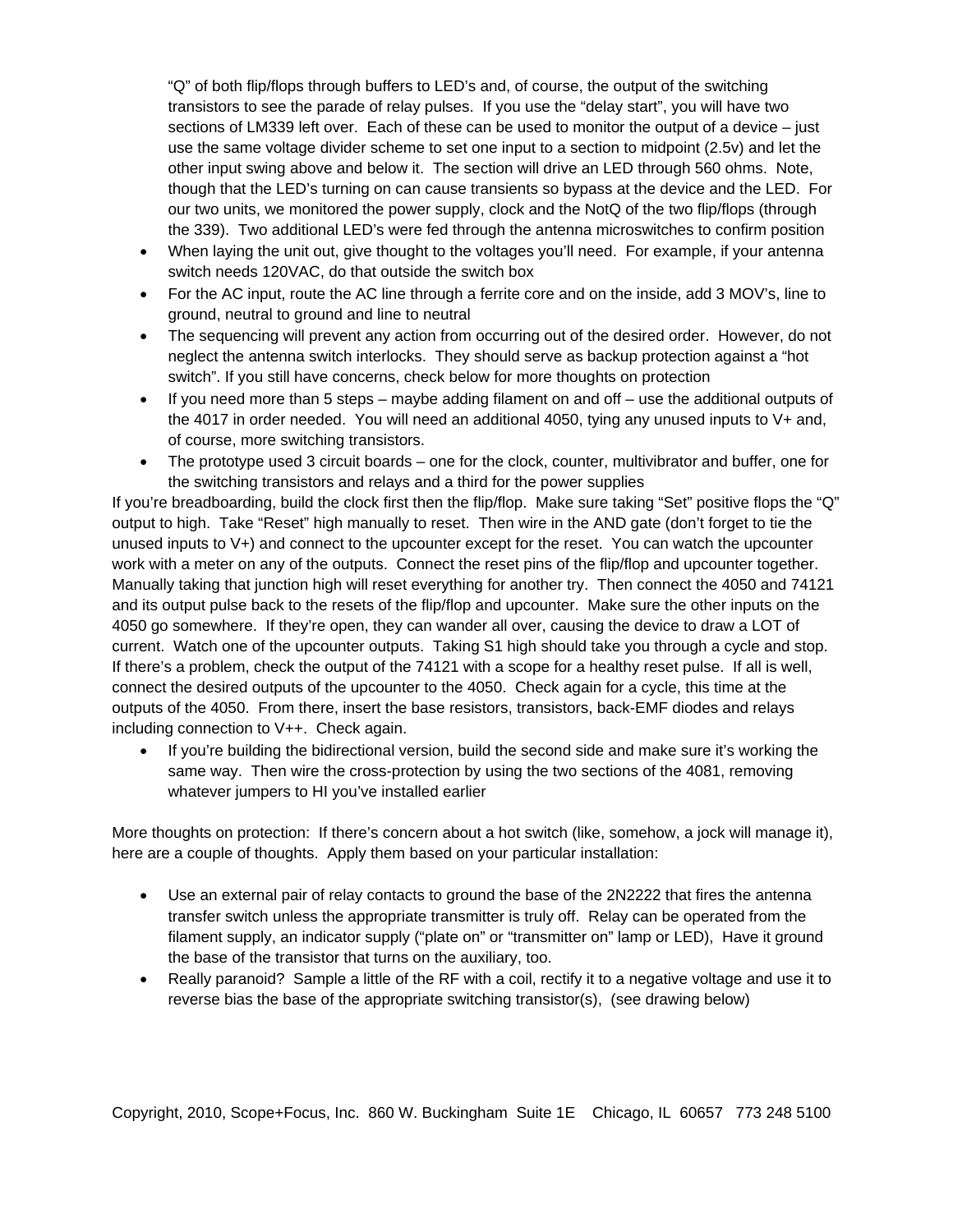